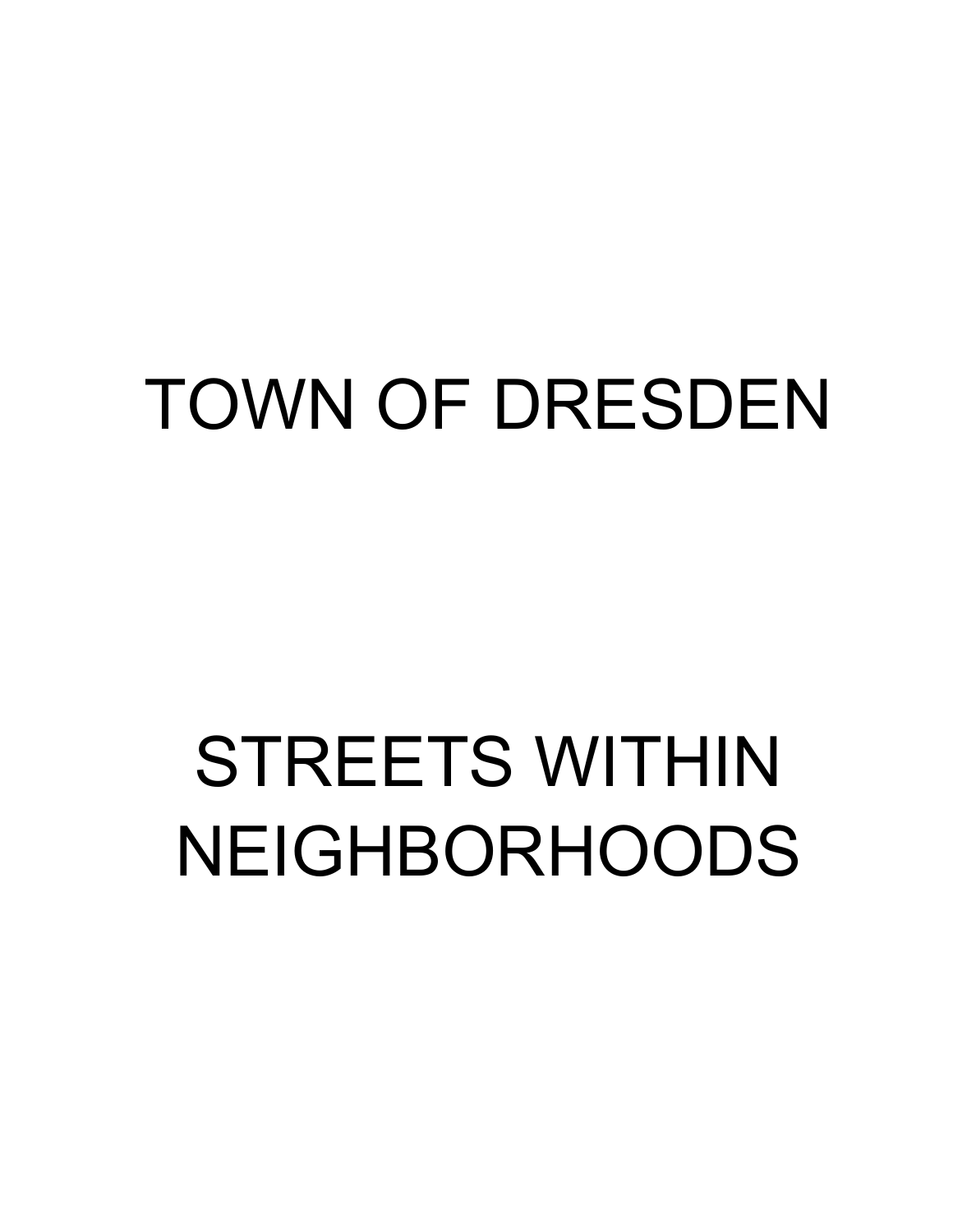| <u>Swis</u> | <b>Neighborhood</b> | <b>Street Name</b>   |
|-------------|---------------------|----------------------|
| 532400      | 24001               | B Rd                 |
| 532400      | 24001               | Babcock Rd           |
| 532400      | 24001               | Backus Rd            |
| 532400      | 24001               | Belden Rd            |
| 532400      | 24001               | Blue Goose Rd        |
| 532400      | 24001               | <b>Bluff Head Rd</b> |
| 532400      | 24001               | Boss Rd              |
| 532400      | 24001               | Carrington Brook Way |
| 532400      | 24001               | Clemons Center Rd    |
| 532400      | 24001               | County Route 6       |
| 532400      | 24001               | County Route 6/N Off |
| 532400      | 24001               | County Route 6/S Off |
| 532400      | 24001               | County Route 7       |
| 532400      | 24001               | Cross Rd             |
| 532400      | 24001               | Crusher Hill Rd      |
| 532400      | 24001               | Deer Run Way         |
| 532400      | 24001               | Dresden Hill Rd      |
| 532400      | 24001               | Dresden Rd           |
| 532400      | 24001               | Fenn Rd              |
| 532400      | 24001               | Fort Ann Town Line   |
| 532400      | 24001               | Foster Way           |
| 532400      | 24001               | Gaikis Rd            |
| 532400      | 24001               | Gillis Rd            |
| 532400      | 24001               | Goldey Rd            |
| 532400      | 24001               | Honeytown Rd         |
| 532400      | 24001               | Lake Champlain       |
| 532400      | 24001               | Lake George Tr       |
| 532400      | 24001               | Lake Rd              |
| 532400      | 24001               | Leclair Rd           |
| 532400      | 24001               | Lillians Way         |
| 532400      | 24001               | Long Pond Rd         |
| 532400      | 24001               | Long Pond Rd/e Off   |
| 532400      | 24001               | Manellville Rd       |
| 532400      | 24001               | Manning Rd           |
| 532400      | 24001               | Maple Acres Way      |
| 532400      | 24001               | Marsh Lot            |
| 532400      | 24001               | McKinstry Rd         |
| 532400      | 24001               | Military Rd          |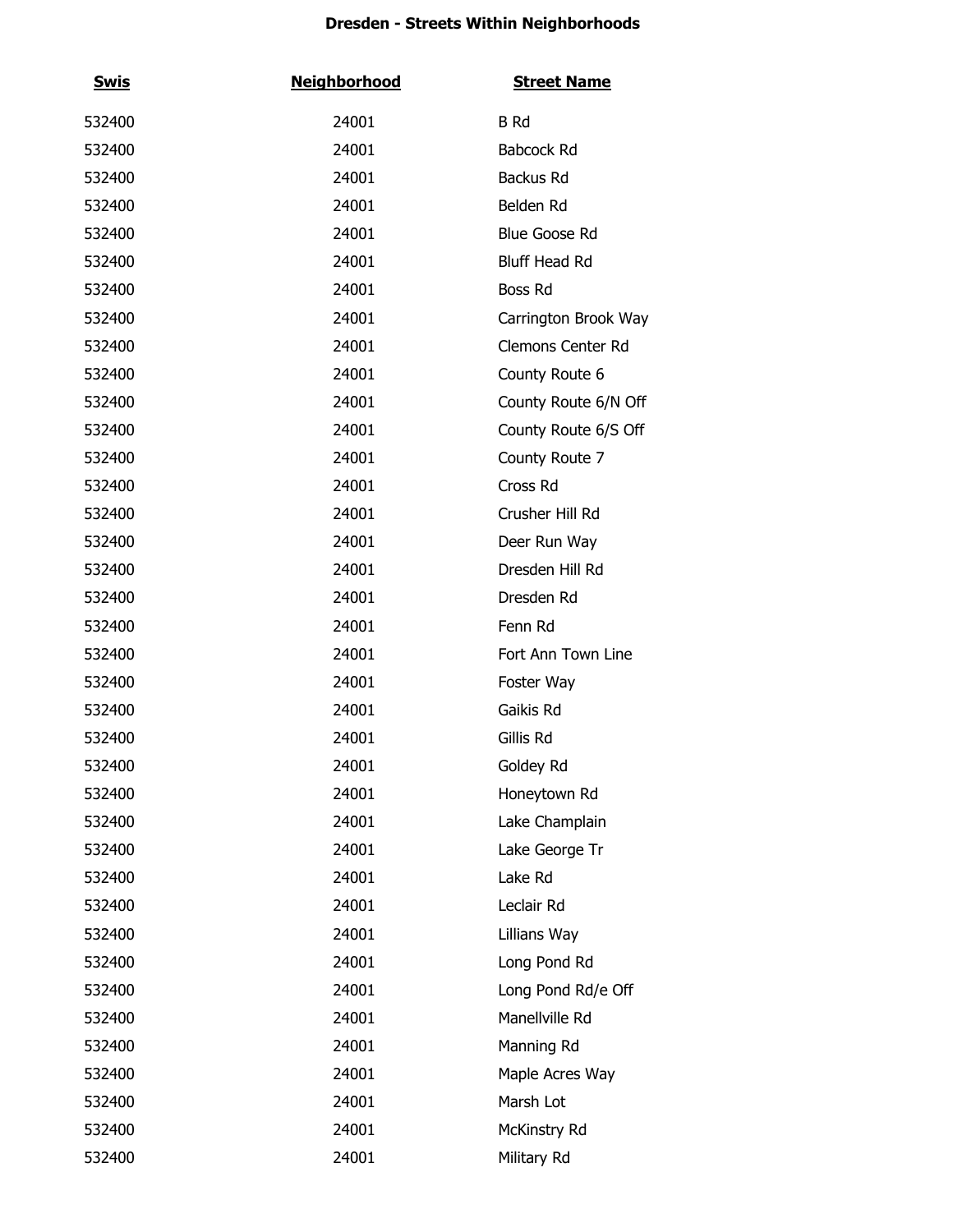| <u>Swis</u> | <b>Neighborhood</b> | <b>Street Name</b>       |
|-------------|---------------------|--------------------------|
| 532400      | 24001               | Moshier Rd               |
| 532400      | 24001               | North Rd                 |
| 532400      | 24001               | Ottenburgh Rd            |
| 532400      | 24001               | Pease Rd                 |
| 532400      | 24001               | Pike Brook Rd            |
| 532400      | 24001               | Pit Rd                   |
| 532400      | 24001               | Pulpit Point Rd/s Off    |
| 532400      | 24001               | South Bay Rd             |
| 532400      | 24001               | South Bay Tr             |
| 532400      | 24001               | South Bay Tr/etc         |
| 532400      | 24001               | South Bay Tr/multi       |
| 532400      | 24001               | State Route 22           |
| 532400      | 24001               | State Route 22/E Off     |
| 532400      | 24001               | State Route 22/Off       |
| 532400      | 24001               | State Route 22/W Off     |
| 532400      | 24001               | State Rt 22              |
| 532400      | 24001               | Steele Rd                |
| 532400      | 24001               | Steinmetz Rd             |
| 532400      | 24001               | <b>Williams North Tr</b> |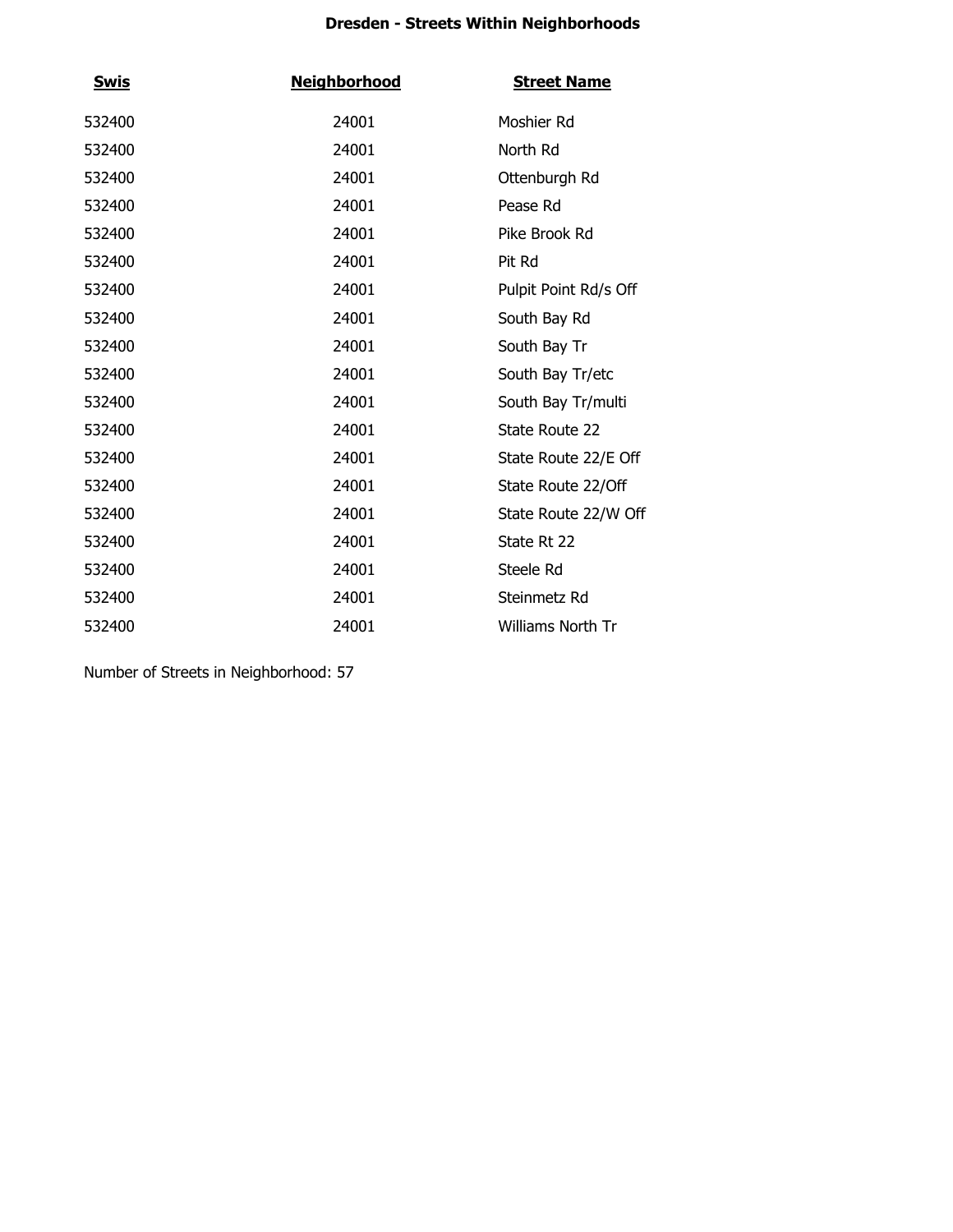| <u>Swis</u> | <b>Neighborhood</b> | <b>Street Name</b>    |
|-------------|---------------------|-----------------------|
| 532400      | 24010               | Albert Way            |
| 532400      | 24010               | Bay Way               |
| 532400      | 24010               | Bayview Rd            |
| 532400      | 24010               | Beach Way             |
| 532400      | 24010               | Beach Way/n Off       |
| 532400      | 24010               | <b>Bluff Head Rd</b>  |
| 532400      | 24010               | Bluff Head Rd/s Off   |
| 532400      | 24010               | <b>Bluff Head Way</b> |
| 532400      | 24010               | Brook Way             |
| 532400      | 24010               | Cedar Grove Way       |
| 532400      | 24010               | Chase Rd              |
| 532400      | 24010               | Chipmunk Alley Way    |
| 532400      | 24010               | County Route 6        |
| 532400      | 24010               | County Route 6B       |
| 532400      | 24010               | Cty Rt 6              |
| 532400      | 24010               | Cty Rt 6 s/off        |
| 532400      | 24010               | Deer Run Way          |
| 532400      | 24010               | Delalande Way         |
| 532400      | 24010               | Eichler Way           |
| 532400      | 24010               | Elm Tree Path         |
| 532400      | 24010               | Fara Way              |
| 532400      | 24010               | Fernledge Way         |
| 532400      | 24010               | Foster Brook Path     |
| 532400      | 24010               | Goldey Rd             |
| 532400      | 24010               | Goldey Rd/n Off       |
| 532400      | 24010               | Indian Bay/lk Geo     |
| 532400      | 24010               | Jaques Way East       |
| 532400      | 24010               | Jaques Way West       |
| 532400      | 24010               | Kateri Way            |
| 532400      | 24010               | Knighten Way          |
| 532400      | 24010               | Lady Of The Lake Way  |
| 532400      | 24010               | Lake George Tr        |
| 532400      | 24010               | Lakeside Rd           |
| 532400      | 24010               | Lakeview Way          |
| 532400      | 24010               | Lands End Rd          |
| 532400      | 24010               | Lands End Way         |
| 532400      | 24010               | Lk George             |
| 532400      | 24010               | Lyons Reach Way       |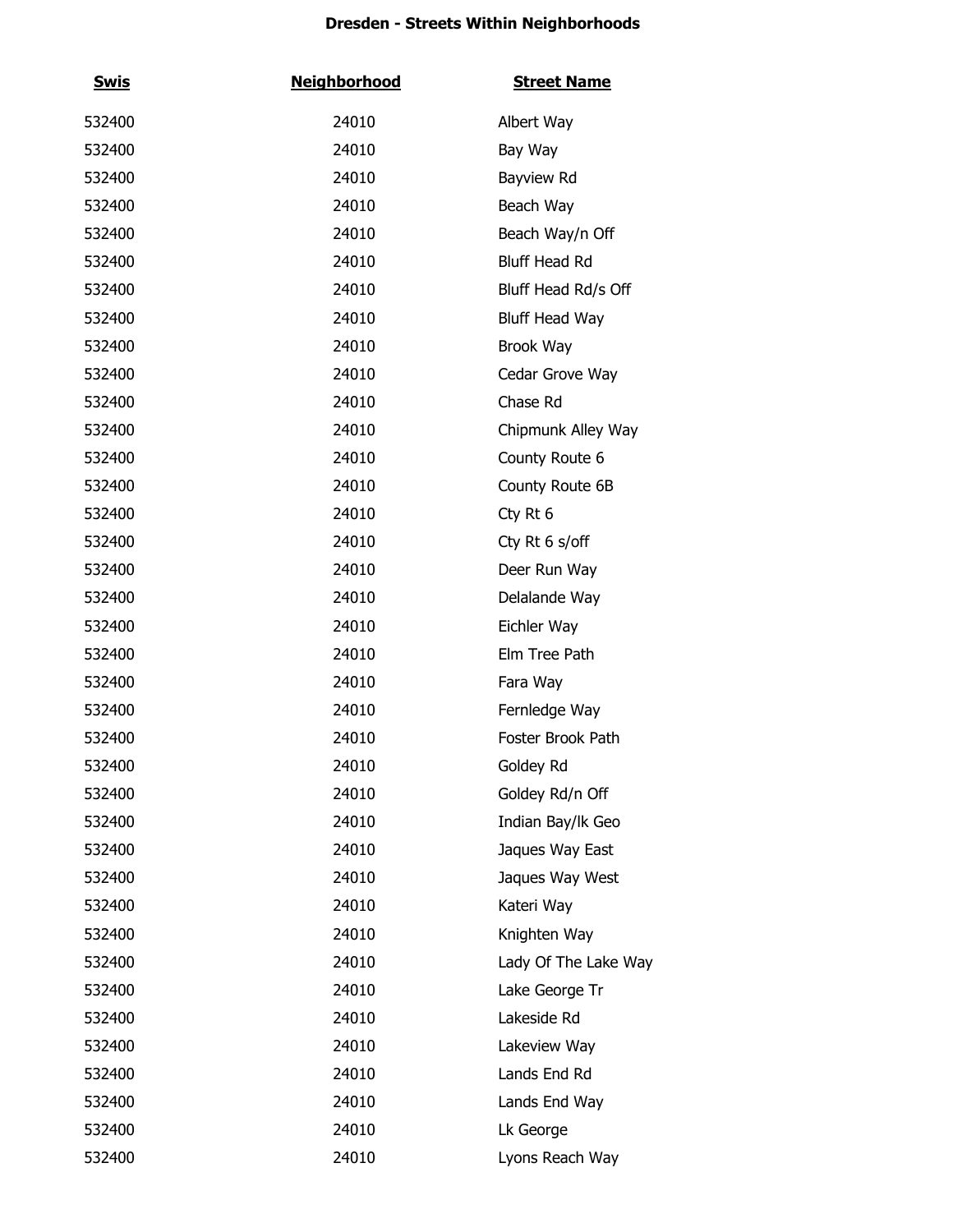| <u>Swis</u> | <b>Neighborhood</b> | <b>Street Name</b>    |
|-------------|---------------------|-----------------------|
| 532400      | 24010               | Margot Way            |
| 532400      | 24010               | Marina Rd             |
| 532400      | 24010               | Meadow Point Way      |
| 532400      | 24010               | Midway Rd             |
| 532400      | 24010               | Mountain Grove Way    |
| 532400      | 24010               | Mountain View Way E   |
| 532400      | 24010               | Mountainview Way East |
| 532400      | 24010               | Mountainview Way W    |
| 532400      | 24010               | Mountainview Way West |
| 532400      | 24010               | Pickerel Bay Way      |
| 532400      | 24010               | Points Of View Way    |
| 532400      | 24010               | Schoolhouse Way       |
| 532400      | 24010               | Sheep Meadow Ln       |
| 532400      | 24010               | St Antoine Way        |
| 532400      | 24010               | Sunset Bay Rd         |
| 532400      | 24010               | Sunset Bay Rd/w Off   |
| 532400      | 24010               | Sunset Bay/lk Geo     |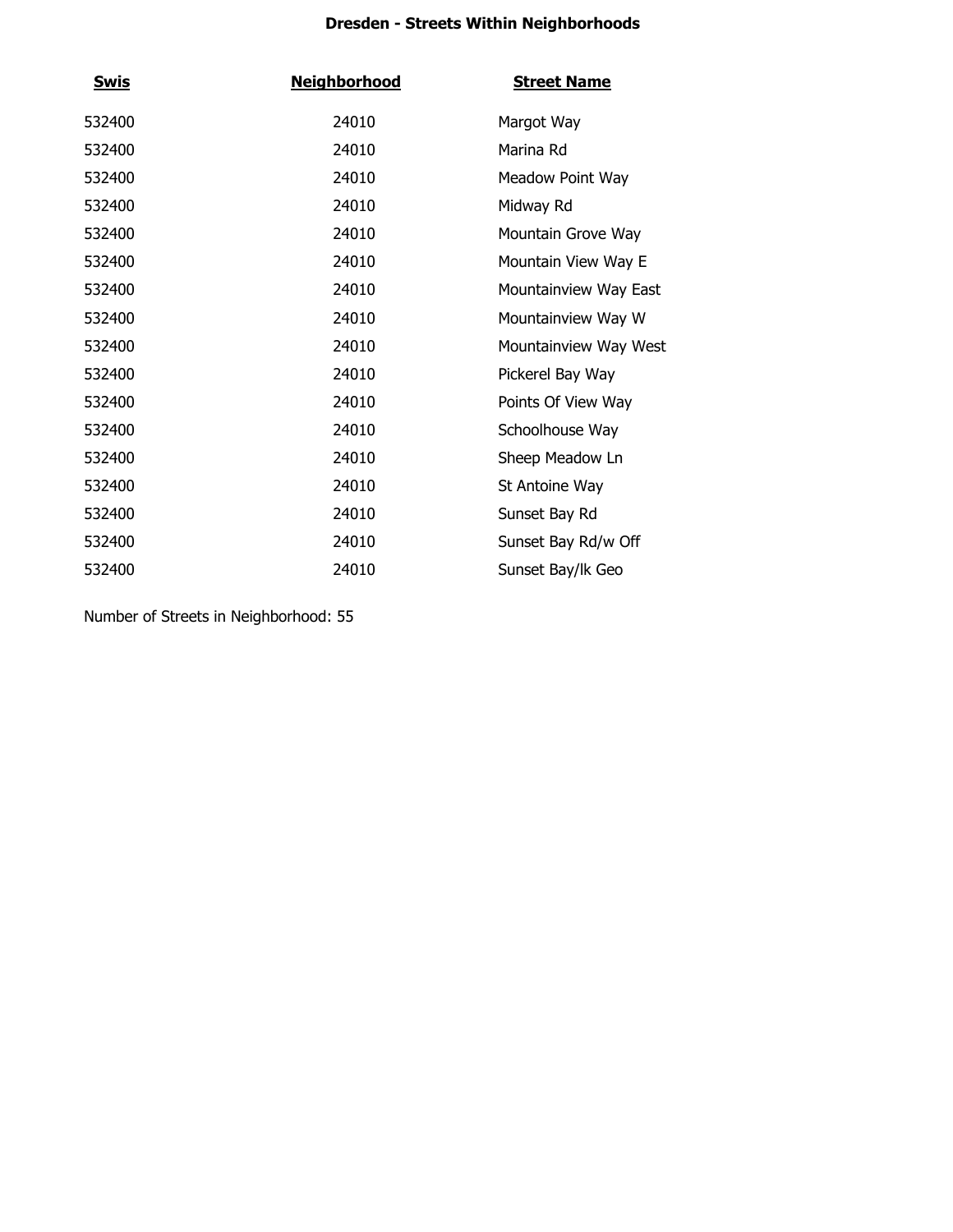| <b>Swis</b> | <b>Neighborhood</b> | <b>Street Name</b>        |
|-------------|---------------------|---------------------------|
| 532400      | 24011               | Babcock Rd                |
| 532400      | 24011               | Belden Rd                 |
| 532400      | 24011               | Boss Rd                   |
| 532400      | 24011               | Cat Den Rd                |
| 532400      | 24011               | Cat Den Rd Off E          |
| 532400      | 24011               | County Route 7            |
| 532400      | 24011               | County Route 7A           |
| 532400      | 24011               | Dresden Rd                |
| 532400      | 24011               | Dresden Station Rd        |
| 532400      | 24011               | Lake Champlain            |
| 532400      | 24011               | Lake Rd                   |
| 532400      | 24011               | Lake Rd/e Off             |
| 532400      | 24011               | Maple Acres Way           |
| 532400      | 24011               | Marsh Lot                 |
| 532400      | 24011               | Ottenburgh Rd             |
| 532400      | 24011               | Parisi Way                |
| 532400      | 24011               | Pit Rd                    |
| 532400      | 24011               | Rattlesnake Way           |
| 532400      | 24011               | South Bay Rd              |
| 532400      | 24011               | South Bay Tr/etc          |
| 532400      | 24011               | State Route 22            |
| 532400      | 24011               | State Route 22/Off        |
| 532400      | 24011               | West Channel/lk Champlain |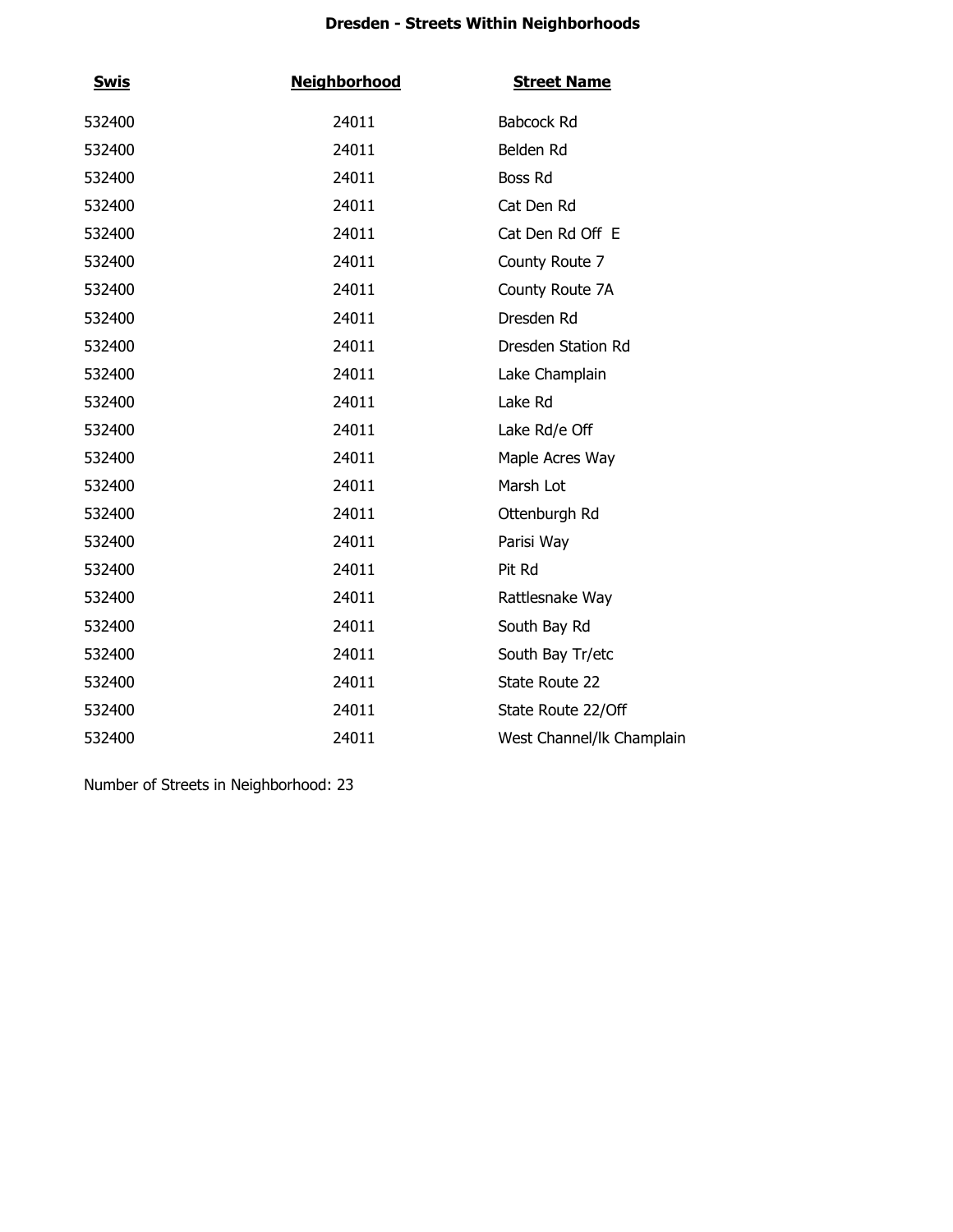| <b>Swis</b> | <b>Neighborhood</b> | <b>Street Name</b>    |
|-------------|---------------------|-----------------------|
| 532400      | 24100               | <b>Blue Goose Rd</b>  |
| 532400      | 24100               | Clemons Center Rd     |
| 532400      | 24100               | County Route 6        |
| 532400      | 24100               | County Route 7        |
| 532400      | 24100               | Cross Rd              |
| 532400      | 24100               | Cross Rd/w Off        |
| 532400      | 24100               | Deer Run Way          |
| 532400      | 24100               | Electric Distribution |
| 532400      | 24100               | Lake Rd               |
| 532400      | 24100               | Long Pond Rd          |
| 532400      | 24100               | Manning Rd            |
| 532400      | 24100               | Moshier Rd            |
| 532400      | 24100               | Mountain Grove Way    |
| 532400      | 24100               | Pike Brook Rd         |
| 532400      | 24100               | Real Property-Town    |
| 532400      | 24100               | State Route 22        |
| 532400      | 24100               | telecom ceiling       |
|             |                     |                       |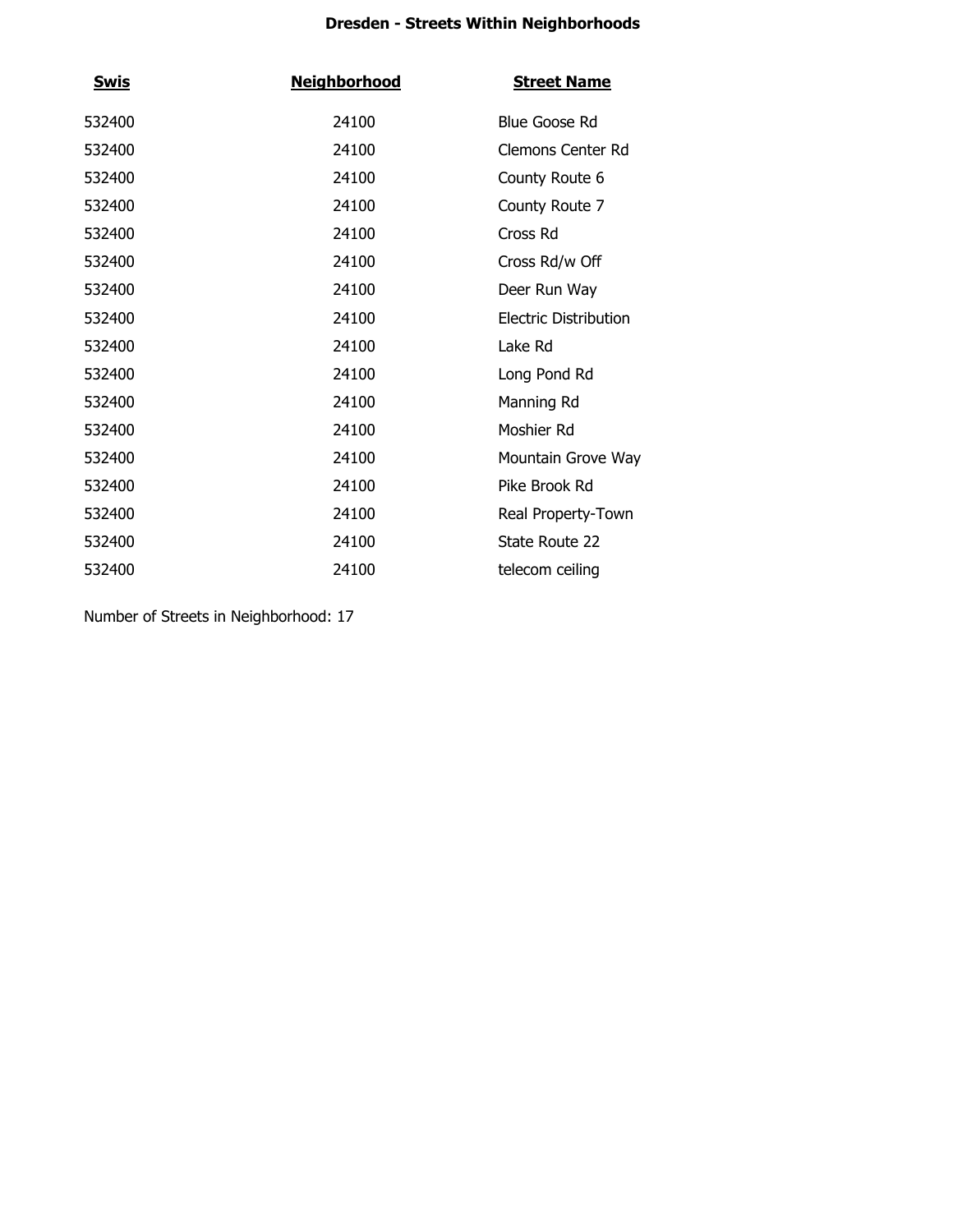| <b>Swis</b> | <b>Neighborhood</b> | <b>Street Name</b> |
|-------------|---------------------|--------------------|
| 532400      | 24200               | Bluff Head Rd      |
| 532400      | 24200               | County Route 6     |
| 532400      | 24200               | Eichler Way        |
| 532400      | 24200               | Jaques Way         |
| 532400      | 24200               | Lake View Way      |
| 532400      | 24200               | Lakeside Rd        |
| 532400      | 24200               | Lands End Rd       |
| 532400      | 24200               | Margot Way         |
| 532400      | 24200               | Sunset Bay Rd      |